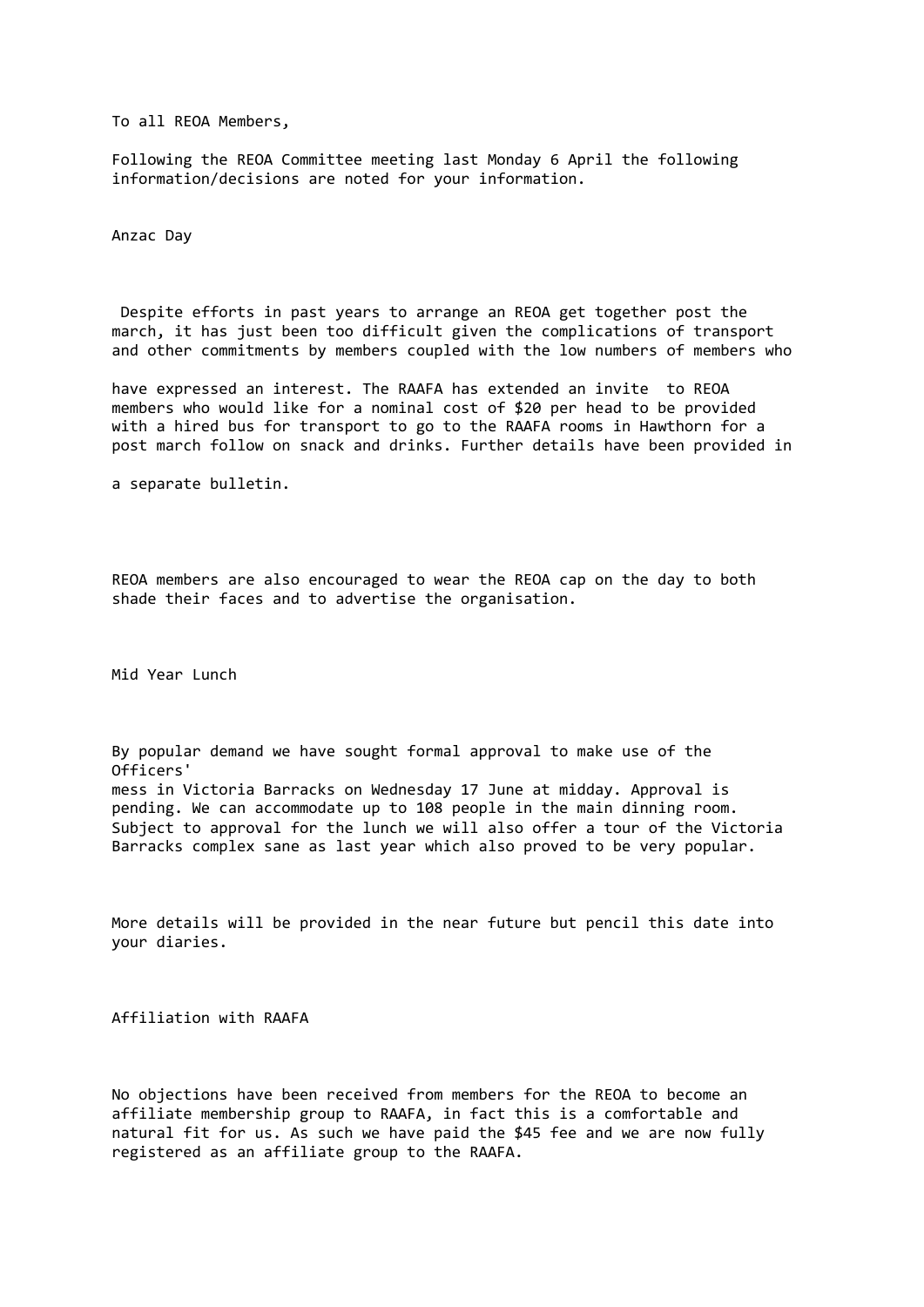Metal lapel badges

The committee has been investigating supply and cost for metal badges similar to the current lapel badges the RAAFA and other associations/groups already have. An indicative cost of a one off cost of \$150 for setting up and a per unit price of about \$6 each for 50 badges has been quoted. A prototype using the REOA log is being sought to share with you and to gain interest.

DVA grant application

A community grant has been lodged with the DVA for about \$9,000 to purchase necessary office equipment for use by the REOA. The grant is currently with the Minister and we expect to hear whether we have been successful or not within the next few weeks.

REOA Financials

We currently have a balance of \$1,176 following some minor spends incurred for the funeral and service following the death of our past President Tom Douglas. Thank you to all who attended the service and passed on their condolences to Tom's family.

Proposed tour of RMIT building 9

A tour/visit to RMIT has been proposed as we feel there would be a high level of interest given the large number of REOA members who would have undertaken some of their initial technical training at RMIT either as an apprentices or cadet. Initial contact with RMIT has been very positive. The committee will explore this further and seek interest for such a visit later in the year.

CD "A very convenient truth" by Professor Carter

Bob Bartram tabled a copy of the subject CD which provides a scientific evaluation and different view to the prevailing view on global warming and